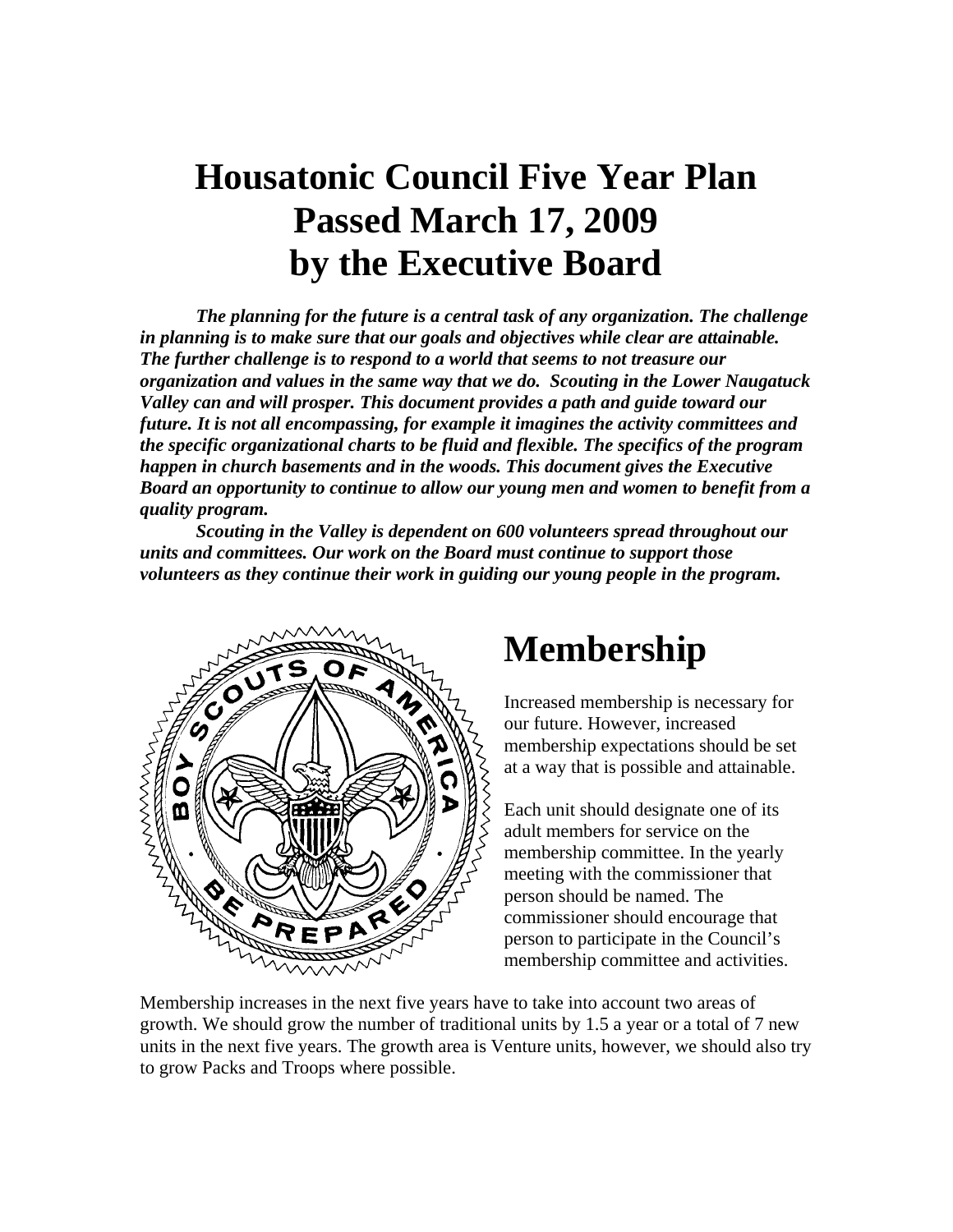The second area of growth is increased membership in our traditional units. This is only possible with the cooperation of unit leaders. They have to be sold on the idea that increasing membership improves program.

Action Items for the area of membership:

- 1) The membership Chairperson will work with the District Executive and the Commisioner in order to identify the areas of growth.
	- a. By September of 2009 a new Venture Unit will be formed.
	- b. By November of 2009, a new Cub Pack will be formed in East Derby using Hotchkiss Hose as a sponsor.
	- c. A plan will be put together by the membership chairman to be presented at the annual meeting in January for the plan for new units to be formed in 2010. Each year an action item at the annual meeting will be membership plans.
- 2) The commissioner with the assistant commissioners will identify a membership goal for each unit
	- a. A ten percent increase for each unit by January of 2010 will be proposed.
	- b. The unit commissioner will report to the commissioner staff each unit's plan
	- c. Some sort of reward for the units who achieve a ten percent growth in membership should be used, perhaps a full campership for a week at camp or a week at day camp that can be used either for one scout or cub or split up among many.
- 3) The membership chairman along with the District Executive and the Commissioner will continue to make goals for the next five years concerning membership areas. The D.E.'s critical areas in his or her annual review will include membership goals and objectives.

## **Resources**

Money has been an issue for Housatonic Council. The increased costs of doing business puts the council in a particularly critical position.

This is the most critical part of our five year plan. The financial goals and objectives that are set must be both attainable and not left as orphan goals. The Council President,

Council Executive and Vice President of Finance have to be keep on top of these goals. The Council Executive's critical areas in terms of his salary review must include these goals and objectives.

The community has increasingly supported Scouting however, we

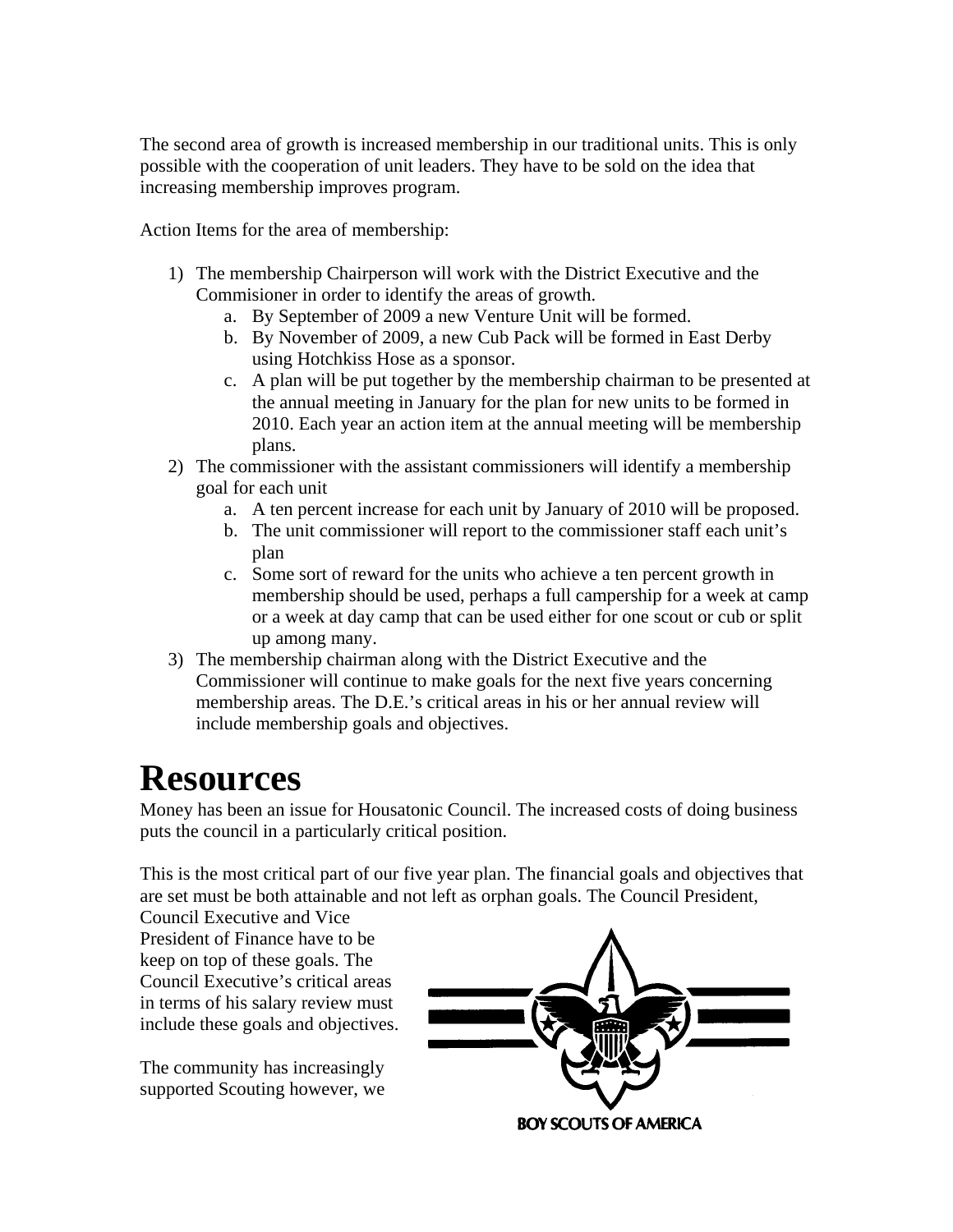need to also look at our parents and families for assistance

- 1) In the next five years we should work toward increasing the average family gift to \$100.00 a family.
	- a. Historically the presenter at the FOS presentation can increase the unit's participation, great care should be taken by the FOS chair in recruiting presenters. Additionally, the new presenters should be trained.
	- b. Scouting's story on the council level should be told throughout the year. The website, newsletter and positive word of mouth should all be utilized. Additionally any time FOS monies are being used for underwriting an event that fact should be reflected on all the material –registration forms, brochures, etc. – for that event.
	- c. Units that reach the \$100.00 per person goal, and that would be few units, should receive some sort of incentive, a patch, a cut rate at camp, perhaps this could be in concert with the membership incentive.
- 2) Fundraising has always been a priority. Great care should be taken to increase the opportunities for fundraising across the council.
	- a. Board Members should be responsible for fund raising goals and objectives.
		- i. Each board member should make a pledge at the January meeting for an amount that would include what he or she will give, will raise, and will work toward.

ii. The President and Vice President for Fundraising will review those goals throughout the year to offer encouragement and assistance.

- b. New Signature events should be planned. In the next five years there should be three new annual fundraising endeavors added to our list of activities.
- c. Again, telling the Council Story is as important as raising money. Great care should be taken to tell the story of scouting in the Valley. Each Eagle ceremony should be an opportunity to issue a press release describing what the Eagle did. The DE should provide a form to collect new Eagle information and create a press release to the dailies and weeklies in the valley.
- d. A yearly report should be made by the outgoing and incoming vice president for Fundraising at the annual meeting. All major fundraisers will be presented for the year.

# **Camp and Properties:**



The single largest asset of the Housatonic Council is the Strang Scout Reservation. The camp provides a program during the summer months and a place for program throughout the year.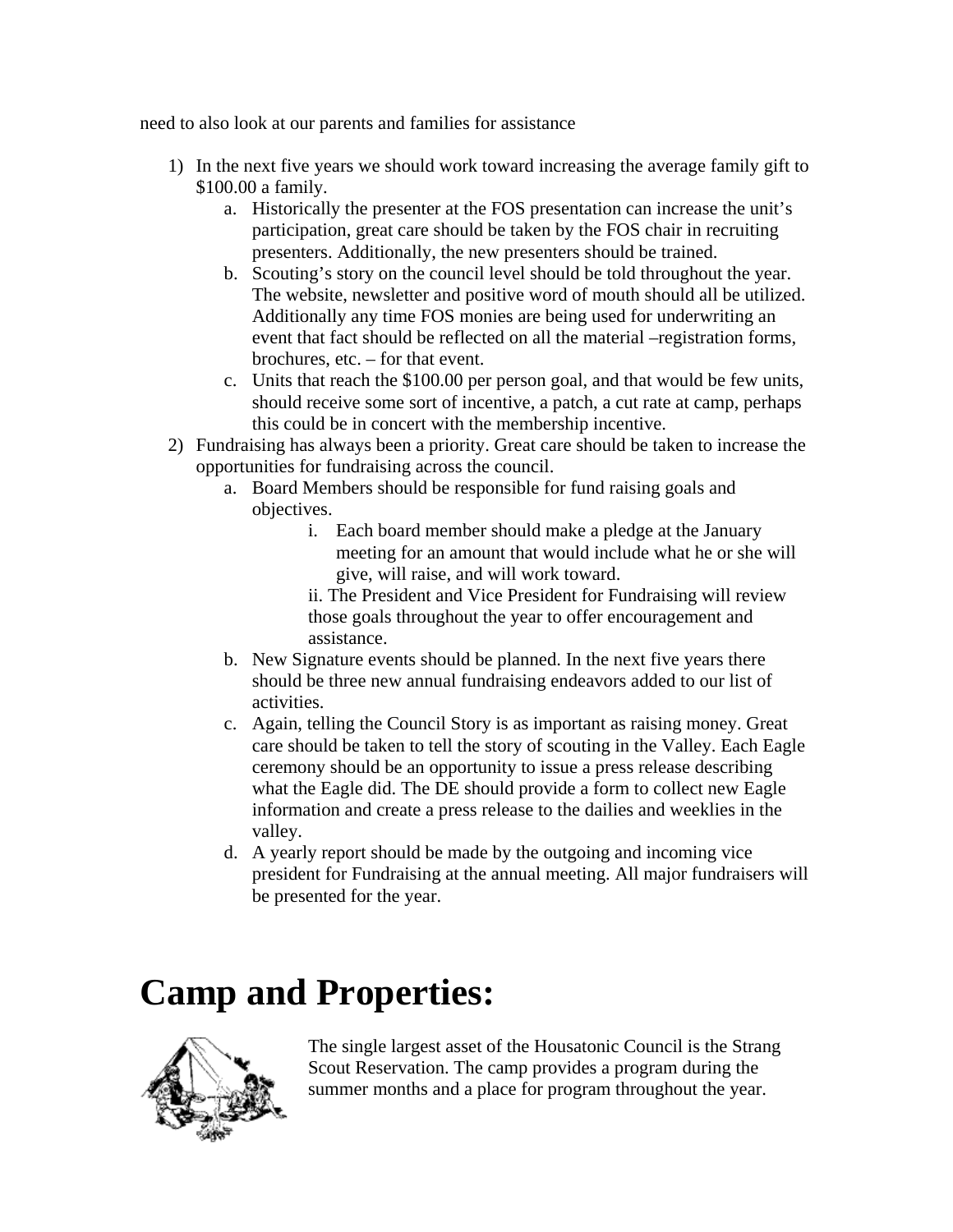Our summer program provides a quality Scouting experience each summer. The campsites are generally well maintained. There are permanent program areas: The Waterfront, the Ecology Conservation Area, and the Rifle Range. Additionally there are areas that can be moved: the archery range, the Scoutcraft area, the new-Scout area, and the handicraft area. There is a health lodge, a combination office pavilion area, the Dining Hall, the Bassett Building – which is used for Conservation area in the summer, and the Training Center. There are also numerous small structures throughout the camp. There is a house for the resident ranger.

The showerhouse is in the process of being re-built. A new building should be open by the 2010 season.

The Dining Hall was built more than forty years ago. If the campsites are all being utilized the Dining Hall is not large enough for all the campers and staff. Additionally the Dining Hall is precariously perched on its foundation. The building is only used for the seven weeks of the summer. The building is shut down to use throughout the year. The Dining Hall has to be renovated or replaced in the next five years.

The camp has been dutifully cared for by a dedicated group of volunteers. They keep the buildings in operational order and save the council money by utilizing in-kind donations for maintenance and repair.

As a council we have to study the future needs of the camp and look toward the camp's viability both as a summer program and off-season destination.

Action Items:

- 1) The Camping Committee's Five Year Plan will be submitted to the Executive Board for amendment and approval.
	- a. The Executive Board will decide whether a capital campaign is warranted for the camp.
	- b. The Campaign's success depends on the entire council coming behind the camp as a program resource.
- 2) A needs assessment should be undertaken by the Camping Committee to see whether the buildings of the camp are being utilized properly.
- 3) A camp Marketing committee should be formed.

# **Volunteer staffing and recruitment:**

Housatonic Council relies on its many volunteers for its myriad of programs. The vast majority of Scouting's volunteers are active on the unit level. These men and women make the program at the point of contact with our cubs, scouts and venturers work.